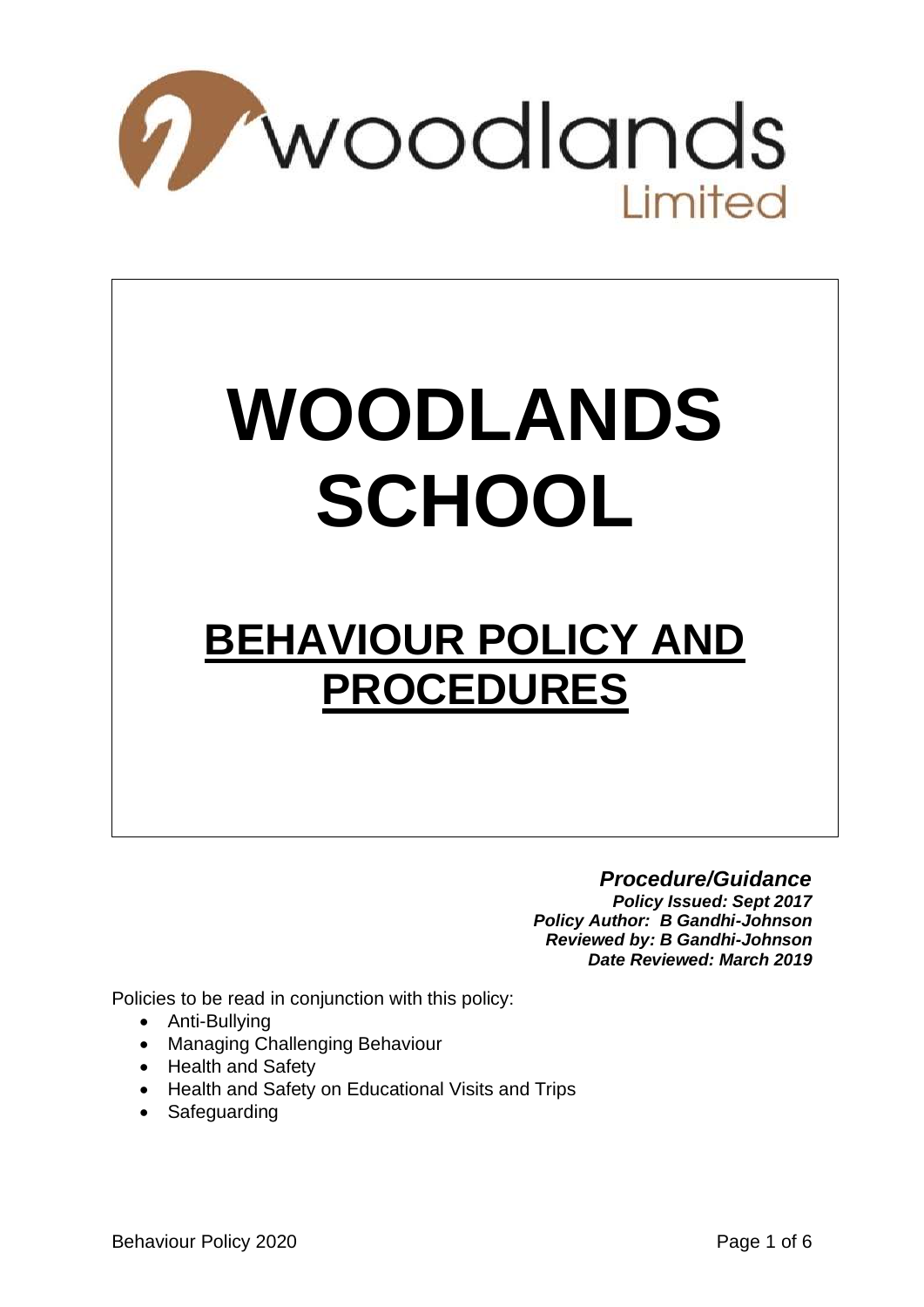# **BEHAVIOUR POLICY**

#### **The underlying principle of our behaviour policy is to reward the positive.** It

has long been established that rewards are more effective than punishment in motivating students. By praising and rewarding positive behaviour, others will be encouraged to act similarly. We need to apply rewards and praise fairly and consistently. That means frequent use of encouraging language and gestures around the school that instantly recognises positive behaviour as well as the more formal system of Attitude to Learning points.

The behaviour policy is included in student handbooks and in all communication home including the website. Staff and students are given training in the agreed policy at the beginning of term and in induction for those pupils joining mid-academic year. The training is delivered by the same staff to all staff and students. Positive behaviour is promoted through rewards, assemblies, curriculum content, the School Council and extra-curricular activities.

#### **The behaviour policy contains**

- 1. The general aims of the school
- 2. A description of the rights and responsibilities of all members of the school community
- 3. School Code of Conduct
- 4. Health & Safety
- 5. A description of how we reward and encourage good behaviour
- 6. A description of unacceptable behaviour
- 7. The school response to unacceptable behaviour

#### **1) The agreed aim of Woodlands School is:**

**... to inspire all our pupils to want to succeed, and through our curriculum and ethos give them the confidence and belief in their ability to achieve and become the very best they can be.**

Included in our objectives is a commitment to:

- high standards of attendance, behaviour and work;
- providing opportunities for all pupils to achieve success;
- providing the right environment and conditions for learning and study.

At Woodlands School we expect high standards from our students in all aspects of school life, work, appearance, punctuality, attendance, discipline and behaviour. We are very proud of all our students' achievements and aim to meet the needs of every young person.

We aim to inspire all our pupils to want to succeed through our curriculum and ethos giving them the confidence and belief in their ability to achieve and to become the very best they can be. The behaviour of all pupils is discussed at Team meetings with staff (school staff weekly and House staff monthly). This gives the opportunity for praise as well as sanctions and for concerns to be raised.

The School values promote collaboration, self-esteem, leadership, teamwork and personal best.

# **2) RIGHTS AND RESPONSIBILITIES OF ALL MEMBERS OF THE SCHOOL COMMUNITY**

Behaviour Policy 2020 **Page 2 of 6** Page 2 of 6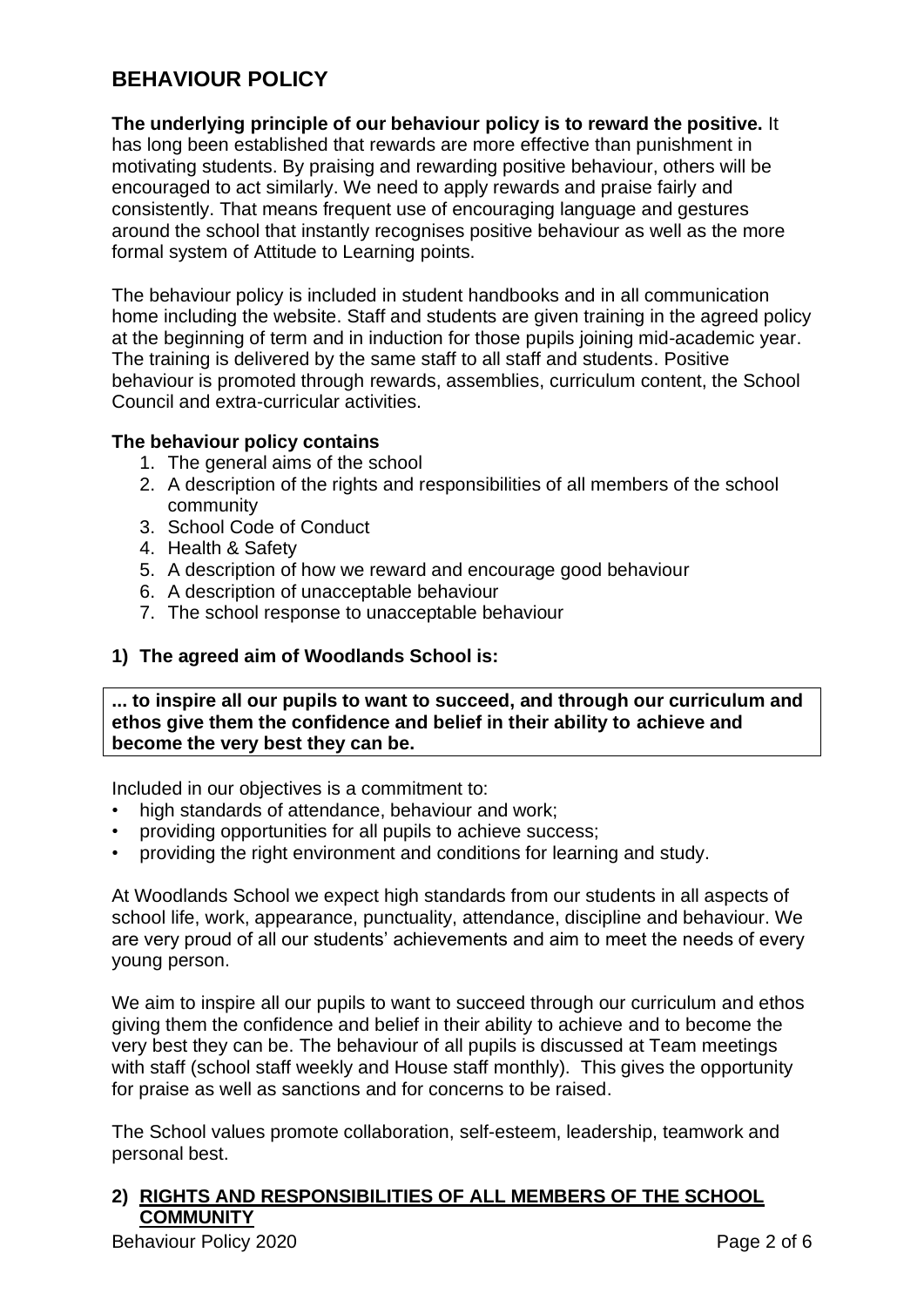Our values of personal excellence and achievement, respect and friendship, inspiration, determination and courage and equality are implicit in the rights and responsibilities shared by all members of the school community.

- The right to learn and teach without unnecessary interruption
- The right to be treated with respect and courtesy
- The right to be heard and listened to
- The right to fair treatment and personal support
- The right to achieve in a safe environment

Responsibilities that correspond to these rights are;

#### **.... FOR STUDENTS**

- Responsibility to do their best
- Responsibility to treat others as they would like to be treated
- Responsibility to respect the opinions of others
- Responsibility to accept and discuss all offers of personal help and support
- Responsibility to treat the environment with respect and full regard to everyone's safety

#### **.... FOR STAFF**

- Responsibility to create a learning environment in which all students thrive and provide work that brings out the very best in all students
- Responsibility to talk to students in a calm and collected manner
- Responsibility to listen to the viewpoint of students
- Responsibility to treat all students with respect and fairness
- Responsibility to provide additional support and guidance to students where needed.

The school rules and code of conduct reflect these values, rights and responsibilities and are shared with students as follows.

# **3) CLASSROOM CODE OF CONDUCT**

The Classroom Code of Conduct can be found in each classroom. It is reviewed annually through the School Council.

- Be on time and in your seat in all your lessons.
- Do not switch the door bell switch off or any of the lights unless asked to do so by a member of staff.
- Be respectful to your teacher and other students.
- Complete and return your homework on time.
- At the table always sit student teacher. Leave a space between other students. All conversations must be heard always.
- Do not go to your lesson without the correct teacher.
- Do not go up the stairs unless you have the correct teacher with you.
- Do not touch pupils or staff.
- Wear appropriate clothing.
- Ensure the gate is shut behind you every time you come or leave school.
- Do not walk out of sight.

# **CONDUCT AROUND THE SCHOOL**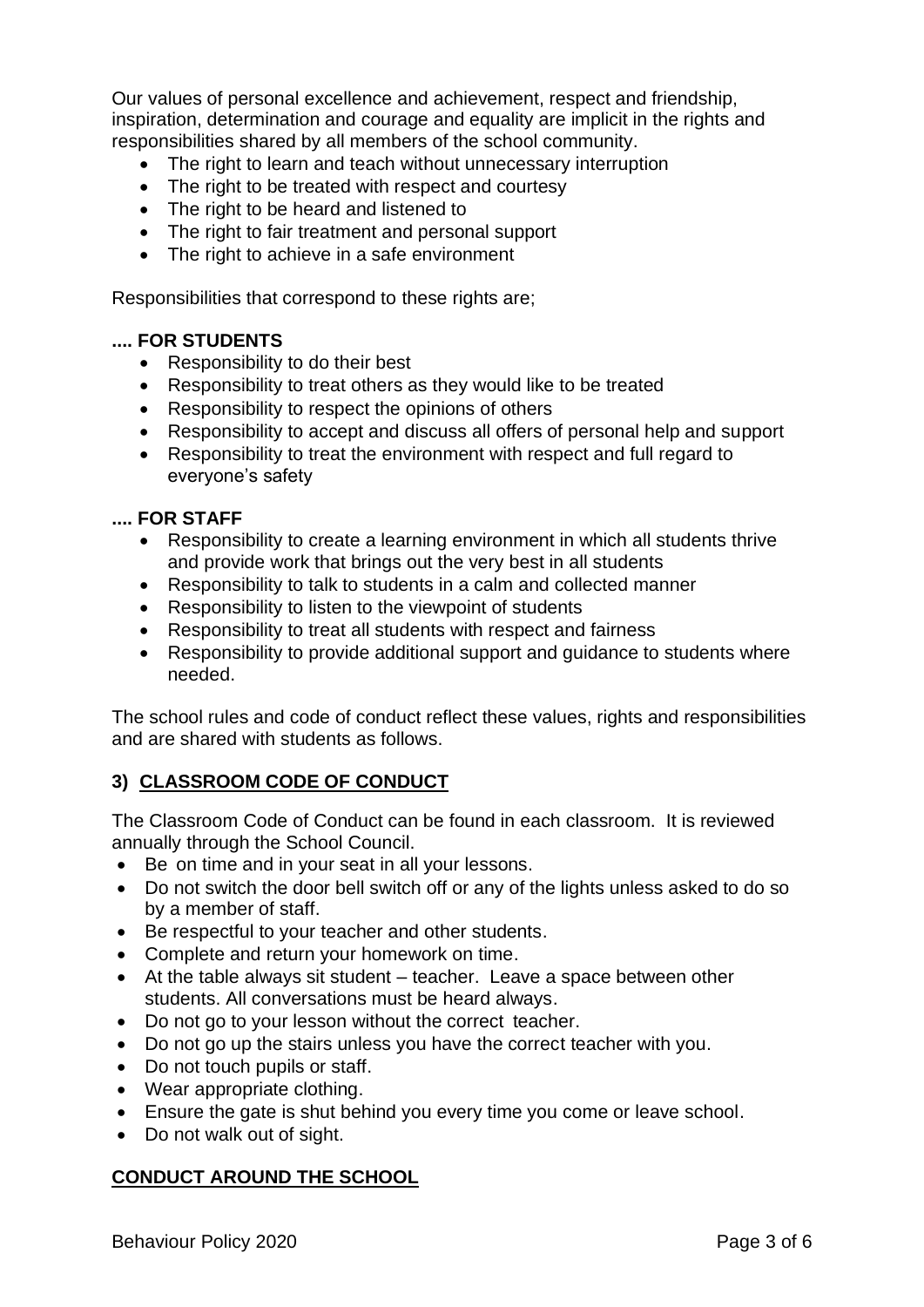- Always act with courtesy and consideration to others including those encountered on your journey to and from School.
- Speak politely to people; Remember the four key words: please, thank you, excuse me and sorry.
- Be silent when you are required to be;
- Move sensibly and quietly around the school;
- Keep the school clean and tidy do not drop litter or graffiti on school property;
- Remember that bullying of any kind is totally unacceptable;
- Always wear the correct uniform.

# **4) HEALTH AND SAFETY**

- Do not enter classrooms areas unless a member of staff is present;
- Any phones, MP3/4 players etc must be handed into staff on arriving to school;
- Smoking is forbidden anywhere on or near school premises at all times;
- You must not leave the premises at lunchtime or during the school day unless it has been agreed at your GLM (Good Lives Model) meeting and you have told a member of staff you are going to lunch;
- Keep away from any person working on building maintenance, cleaning or repairs.

Woodlands School expects all students to adhere to the code of conduct and accept the school values and ethos. We actively seek to praise and reward students who model the school ethos. Our first step in ensuring students follow this is to reward the positive behaviour of students who consistently display the types of behaviour and attitudes we expect. Praise and reward can take the form of any of the following:

# **5) REWARDING GOOD BEHAVIOUR**

- Informal praise: verbal, on the spot, encouraging, positive.
- Attitudes to Learning points (see classroom displays)
- Formal praise: written on work, entered in progress file, pupils sent with good work to the Head teacher:
- Public praise: work on display, in classrooms, around school, on information screens, or mentioned in assembly, shared with governors and House Managers/Link Workers.
- Communication with home: daily handovers, formal reports, letters home for achievement, positive postcards and positive phone calls.
- Raffle ticket and entry into weekly draw from Attitudes to Learning points.
- Boy of the Week nomination.
- Attendance certificates and awards
- Record of Achievement endorsement.
- Attendance and subject awards at Presentation afternoon at Glyndwr University.
- Qualification for privileges i.e. Rewards visits.

Of course, the most valuable reward of all is the achievements and recognition for hard work, resilience and ultimately qualifications.

If students fail to follow the school rules then the following sanctions may be imposed.

# **6) UNACCEPTABLE BEHAVIOUR AND SANCTIONS**

Behaviour Policy 2020 **Page 4 of 6** Page 4 of 6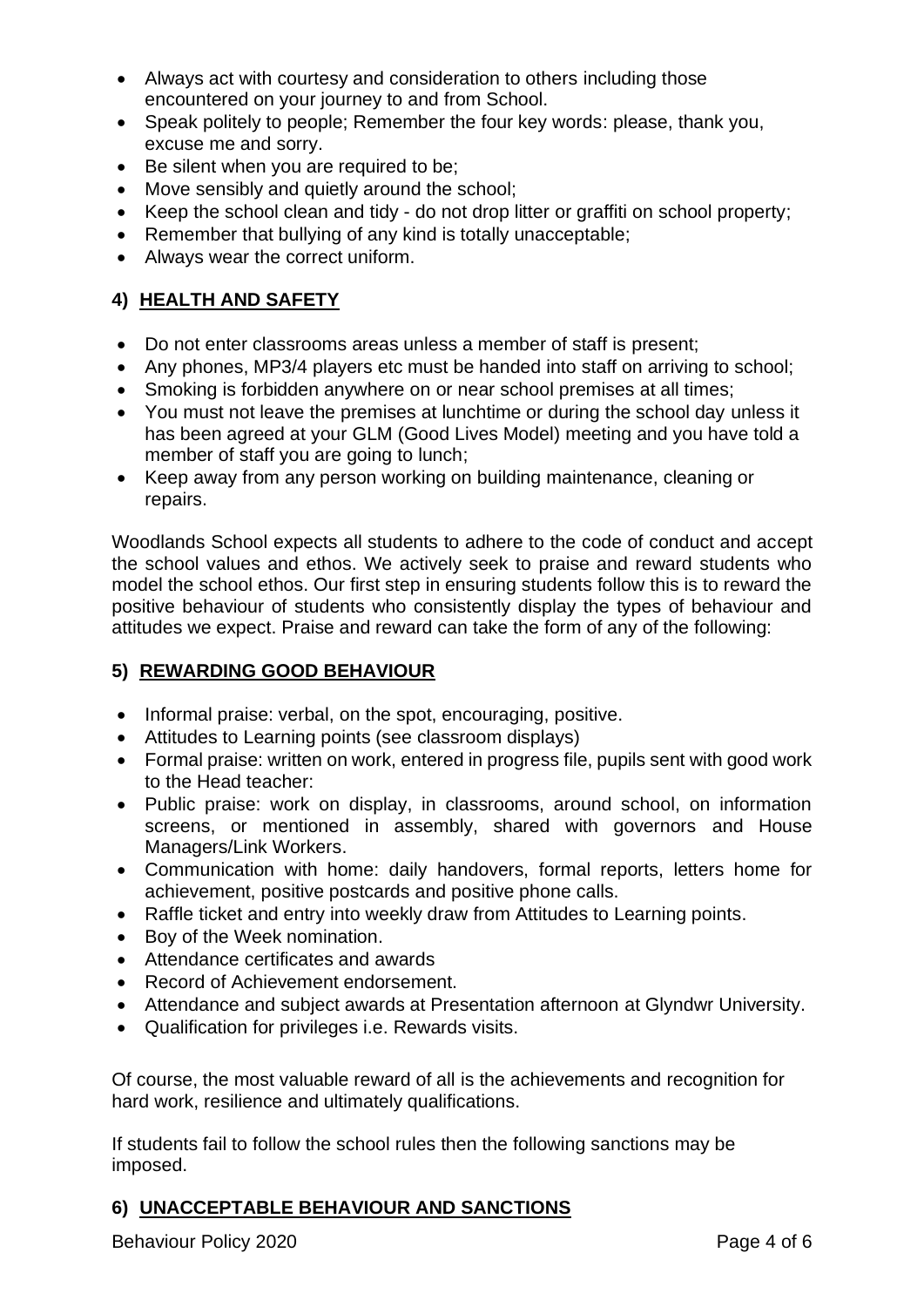- **Verbal Warning** Students may receive two verbal warnings before time is added onto the end of the day or at break times.
- **Break/lunch time**  Spent with a member of staff away from peers.
- **Detention** Subject teachers may use up to 30 minute detention to be taken after school if thought appropriate. This could be used to make up time lost through late arrival to the lesson or poor behaviour. A written record of serious incidents and sanctions is kept as is a requirement of the Independent School Standards (Behaviour/Incidents Books)
- **Imposing extra work**  this should be used to make up work missed through misbehaviour or lateness to lessons.
- **Working in a quieter environment**  some pupils may need some time away from the main building for a lesson or for longer. Pupils have the option of working in the old school building or the offsite provision. This can only be agreed with the Head teacher and House Manager. It could be that there is a one to one staff pupil ratio. If this occurs then staff would have phone contact and would be near the main office. Teaching would be with doors open and pupils would have different staff coming over for breaks and lunch times. Pupils would only work in this environment for some lessons in the school day or for short periods on time i.e a week.
- **Exclusions**  Woodlands School does not exclude pupils and offers alternative venues for education as this fits in with our ethos of maximising learning time.
- **Persistent negative behaviour**  if a pupil displays negative behaviour for a period of time then it would be discussed via a GLM Meeting and a follow- up with the relevant social worker if required.
- **Incidents of Bullying** Woodlands School staff would follow the school's policy for anti-bullying and if there was concern regarding the use of bullying using ICT then a pupil would be asked to show any digital devices to staff for checking.

# **7) THE SCHOOL RESPONSE TO UNACCEPTABLE BEHAVIOUR**

If physical intervention is required it would be carried out by trained staff. **Please refer to the We Protect policy for details.** All staff are trained using Managing Challenging Behaviour techniques. Staff have training updated annually for a full day. All staff, through the initial induction programme, complete a two-day course. The Incident Book would need to be completed and a de-brief carried out by the Head teacher after the incident. All of the paperwork would be emailed to the relevant House Manager, social worker and therapist.

Woodlands School prides itself on its consistent approach to behaviour. It allows all staff and pupils to learn in a safe and productive environment. Pupil engagement is high and shows that pupils at Woodlands School want to learn.